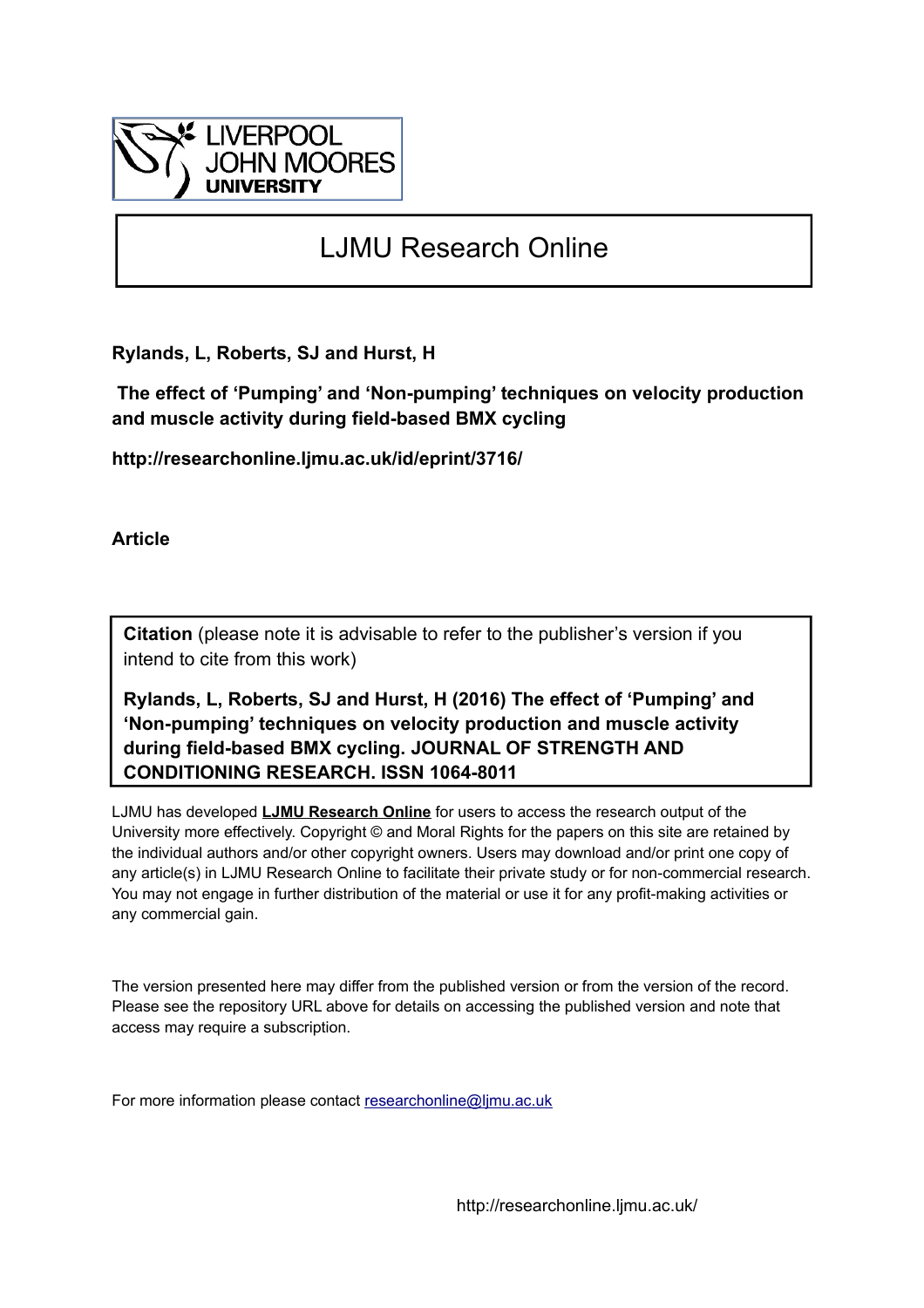# **The effect of 'Pumping' and 'Non-pumping' techniques on velocity production and muscle activity during field-based BMX cycling.**

### **Abstract**

The aim of the current study was to determine if a technique called 'pumping' had a significant effect on velocity production in BMX cycling. Ten National standard male BMX riders fitted with sEMG sensors completed a timed lap of an indoor BMX track using the technique of pumping, and a lap without pumping. The lap times were recorded for both trials and their surface sEMG recorded to ascertain any variation in muscle activation of the biceps brachii, triceps brachii, vastus lateralis and medial gastrocnemius. The findings revealed no significant differences between any of muscle groups (p > 0.05). However, significant differences ( $p < 0.001$ ) were observed between the pumping and non-pumping trials for both mean lap velocity  $(42 \pm 1.8 \text{ km} \cdot \text{h} \cdot 1, 33 \pm \text{m} \cdot \text{m} \cdot \text{m} \cdot \text{m} \cdot \text{m} \cdot \text{m} \cdot \text{m} \cdot \text{m} \cdot \text{m} \cdot \text{m} \cdot \text{m} \cdot \text{m} \cdot \text{m} \cdot \text{m} \cdot \text{m} \cdot \text{m} \cdot \text{m} \cdot \text{m} \cdot \text{m} \cdot \text{m} \$ 2.9 km.h-1 respectively) and lap times  $(43.3 \pm 3.1 \text{ s}, 34.7 \pm 1.49 \text{ s})$ respectively). The lap times recorded for the pumping trials were 19.50  $\pm$ 4.25 % lower than the non-pumping. Whereas velocity production was  $21.81 \pm 5.31$  % greater in the pumping trial when compared to the nonpumping trial. The technique of pumping contributed significantly to velocity production, though not at the cost of additional muscle activity. From a physiological and technical perspective, coaches and riders should prioritise this technique when devising training regimes.

# **Introduction**

Despite the reported popularity of Bicycle Motocross (BMX), research surrounding the physiological demands of this cycling discipline remains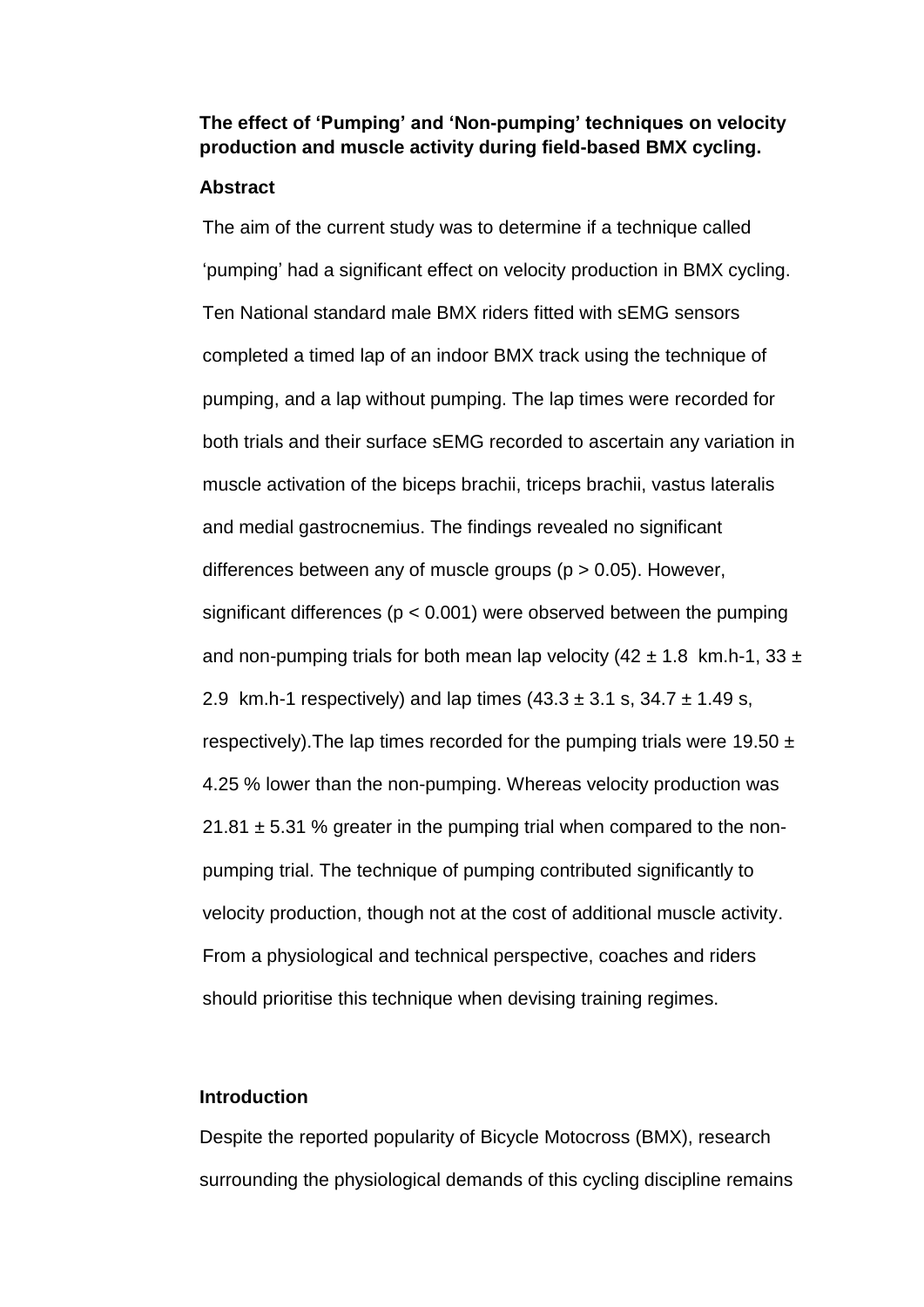limited. Recently however, researchers have started to take a greater interest in this esoteric activity (14, 6, 7, 13). A large proportion of this research has concentrated on the contribution of the lower limbs on velocity production (i.e. power, torque, rate of force production (8, 17). There is, to date, however, a shortage of studies which have investigated the effect of the upper body on velocity production in BMX cycling (1, 16). This is in contrast with other cycling disciplines, where upper body muscle activation has been captured using surface electromyography (sEMG) (2, 10, 11, 15). For instance, Hurst et al. (2016) analysed the possible fatigue effect of wheel size on the upper body in cross county mountain bikers. Hurst et al. (2016) reported no significant difference in the upper body muscle activation between riders who rode with three different wheels sizes. Thus rejecting the hypothesis that larger wheels reduce muscle activity and as a result reduce fatigue. To date, no studies have analysed performance in BMX cycling using a sEMG, and only two studies have examined the contribution of the upper body on performance.

For example, Bertucci et al. (2005) analysed the effect of the upper body on performance in BMX cycling. Bertucci's study showed that 32% higher force was applied to the bicycle during standing sprints, when compared to seated sprints. Similar findings were reported in a study that compared laboratory sprints on a cycle ergometer to sprints performed on a BMX track when riders used their own bikes (16). Rylands et al. (2015) concluded that the laboratory cycle ergometer restricted the natural lateral oscillation of the bicycle and resulted in a mean reduction in power of 34 %. Both of these studies confirmed that the oscillation of a BMX bicycle is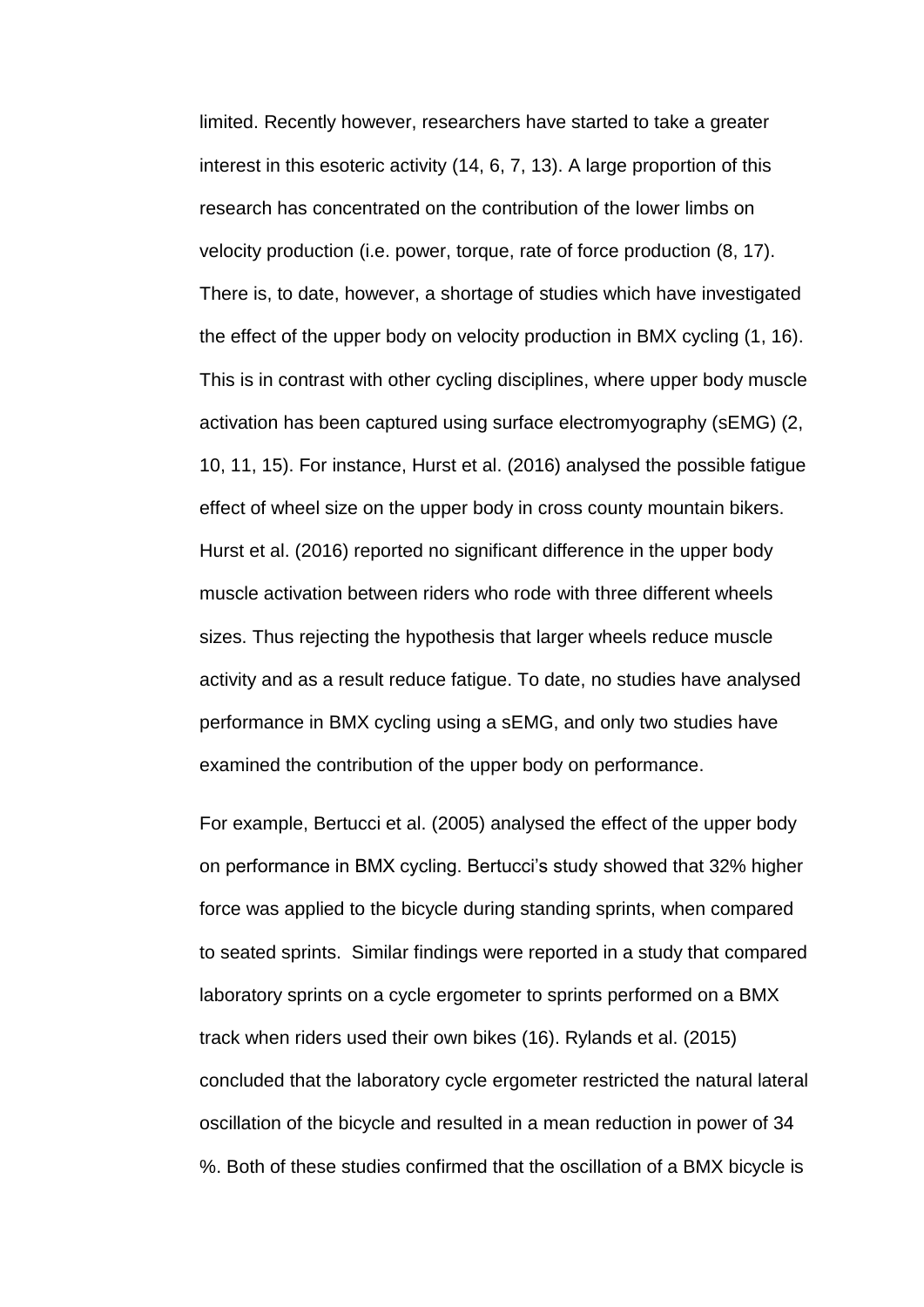only possible when a rider is pedalling, as the movement is used as leverage by the upper body (1, 16).

However, these oscillation movements are not the only upper body contributions reported to have an impact on BMX cycling. Cowell et al. (2012a) performed a skill and movement analysis on six male BMX riders. The authors reported that during a BMX race 31 % (9.64 s) of the race was spent pedalling, with 6.6 % of the time spent pedalling down the start ramp (2.62 s) in which upper body oscillation occurs. Cowell et al. (2012a) also noted other contributions of the upper body movement, and commented that during a BMX race 44 % of the time (17 s) was spent pumping.

Pumping is a term used to describe a technique performed by a BMX rider on the rhythm section of a BMX track during the race. The technique of pumping has been reported by competitive riders as a 'natural movement' or in academic terms an autonomous motor function (5, 12, 20). The rhythm section of the track where the technique is performed encompasses a straight section with a number of rolling mounds/hills (see Figure 1). The technique requires the rider to push down the front wheel of the bike at the top of a hill, in order to maintain maximum velocity during the rhythm section.

If indeed 44 % of the total time of a BMX race is spent pumping it could be hypothesised that the pumping technique is an important factor in the race. Based on such considerations, the aim of this study therefore, was to analyse the effect of pumping on the production of velocity whilst riding on a BMX track.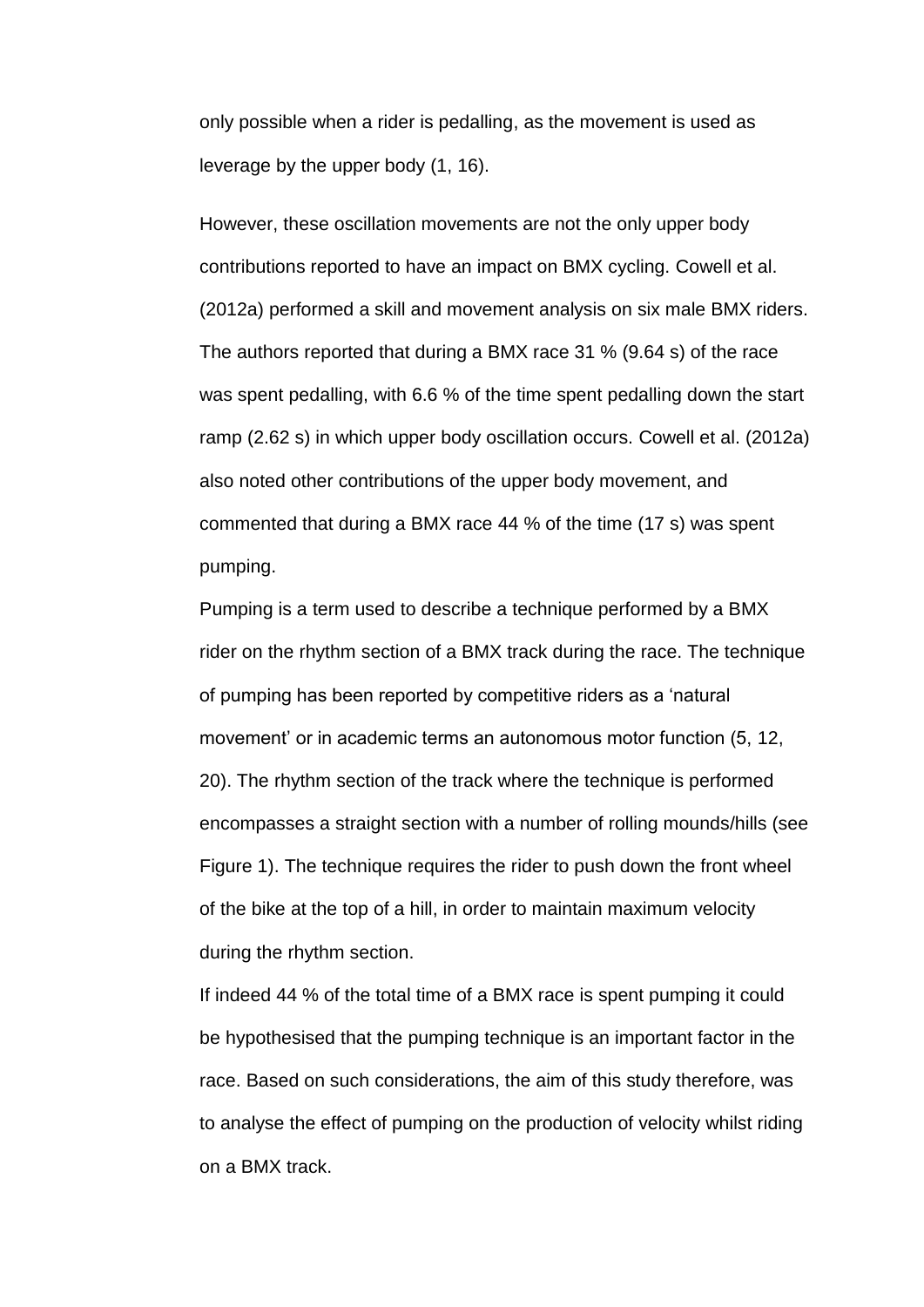#### **Methods**

#### Experimental Approach to the Problem

The subjects were tested twice in a single day with 30 minutes rest between trials. Each rider was competent at performing the pumping technique and had the opportunity to familiarise themselves with the nonpumping technique. The trials were all performed on a purpose-built indoor BMX track at the National Cycling Centre in Manchester (UK). All of the riders were in the competition phase of their season, but had not raced for a minimum of three days prior to the test. Each rider ensured they had eaten a minimum of one hour prior to the test and consumed fluids throughout the day to maintain hydration.

#### **Subjects**

Ten national standard BMX cyclist (mean age  $23 \pm 3$  yrs. body mass  $71 \pm 1$ 3 kg 175  $\pm$  7 cm) participated in the study. All riders had competed at a national and an international level for a minimum of 8 years, and had race experience on the track used for testing (National Cycling Centre BMX Track, Manchester, UK).

A detailed description of the test protocol was issued to all riders and written and informed consent was obtained from each participant prior to the study. The riders were informed of the benefits and risks of the investigation prior to signing the consent form. The research project received ethical approval from the University of Derby Ethics Human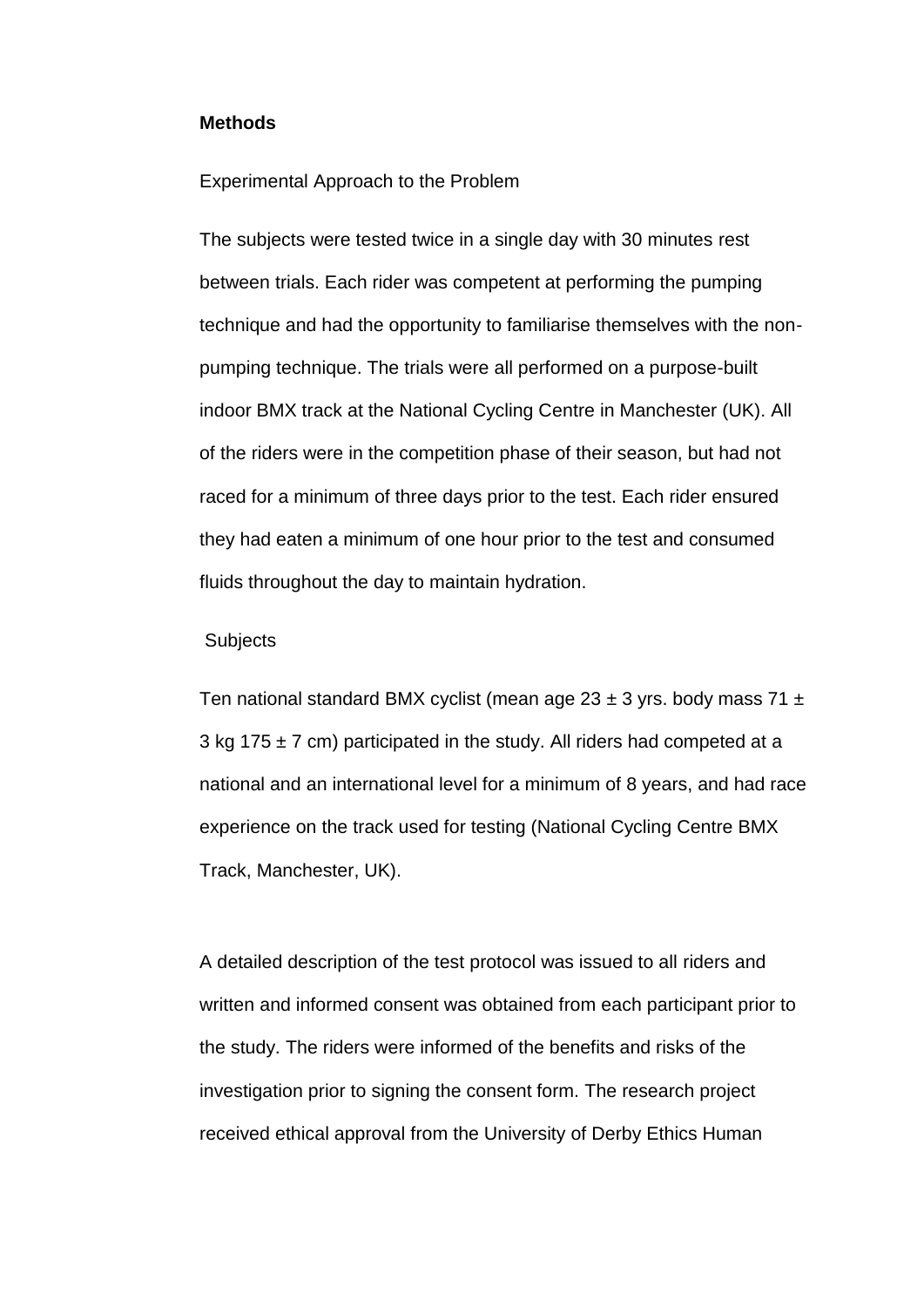Studies Board and the study was conducted according to the recommendations of the Helsinki Declaration.

#### Procedures

In order to establish if the upper body activity significantly affected velocity production, two separate randomised trials were performed on the indoor BMX track. The indoor track had a 5 meter high start ramp with a 28° decent. The track measured 400 meters in length, comprised four straights, with a number of technical jumps on each straight section, and three berms (corners).The order of the trials were randomised and conducted on the same day.

#### //////////////////////////////////////////////insert figure 1 here/////////////////////////////////

The riders performed a structured warm-up consisting of three 10-second sprints from a 5 meter high start ramp using a standard electronic start gate (Pro-Gate, Rockford, Illinois, USA). Randomised trial consisted of the riders completing a full lap of the track using a pumping technique or non-pumping. technique in two separate laps. A 30-minute rest period was provided between the trials to avoid fatigue. Both trails were recorded using a HD Camera (Panasonic HC- X900) with shutter speed of 1/8000<sup>th</sup> of a second. This device was also used to record the lap times.

# Surface Electromyography

A surface electromyography (sEMG) was used to establish any variation in muscle activation between the trials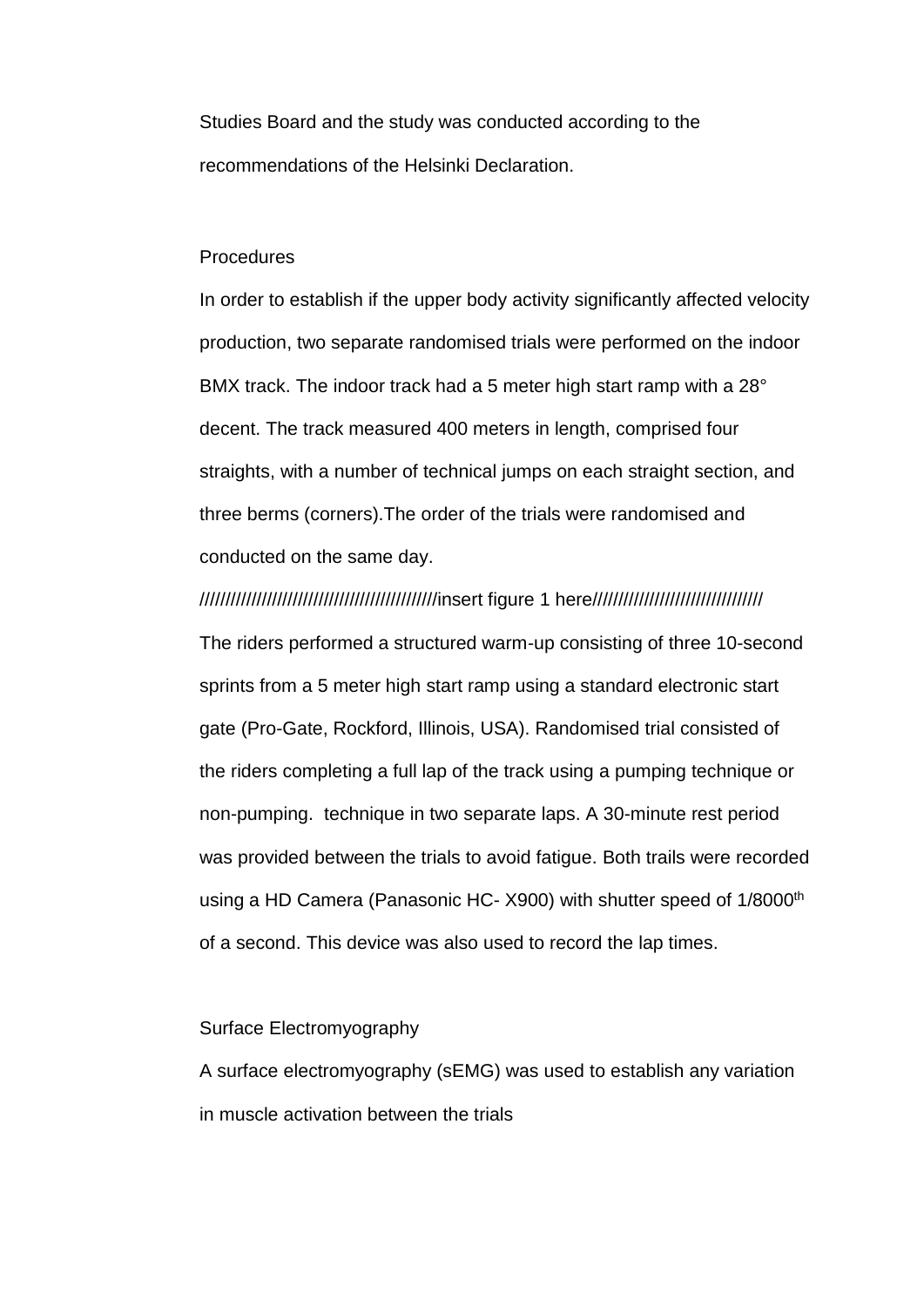The sEMG data was recorded on the rhythm section of the BMX track. The surface electromyography (sEMG) was used at the biceps brachii, triceps brachii, vastus lateralis and medial gastrocnemius. To record the sEMG a wireless mobile electromyography system was also used (Delsys Trigno, Delsys, Massachusetts, USA), with data recorded at 1926 Hz. The sEMG sensors utilised two parallel bars at 1 cm spacing to reduce cross-talk between muscles (9) and were positioned following preparation of the muscles. This involved shaving the area of sensor placement, lightly abrading and then cleaning with alcohol wipes in order to minimise skin impedance. The sensors were all fitted medially to the left side of the rider's body running parallel to the muscle fibres. Placement of the sensors was in accordance with the Surface EMG for Non-Invasive Assessment of Muscles project SENIAM(18) recommendations. The sensors were held in place using elasticated bandages.

Post data collection, the sEMG data were full-wave rectified and then filtered at 20 Hz using a second order low pass Butterworth filter. Normalisation of data followed the method of Sinclair et al. (2012). Sinclair et al (2012) conducted a field study examining sEMG in running and stated that the environment did not allow the researchers to normalise the sEMG signal to a maximal voluntary isometric contraction (MVIC). The rationale being that the action of running involves dynamic muscular activity. As a result Sinclair et al. (2012) proposed that sEMG data should be normalised to a dynamic peak task (DPT) that being the peak amplitude observed during the field-based trials. As BMX cycling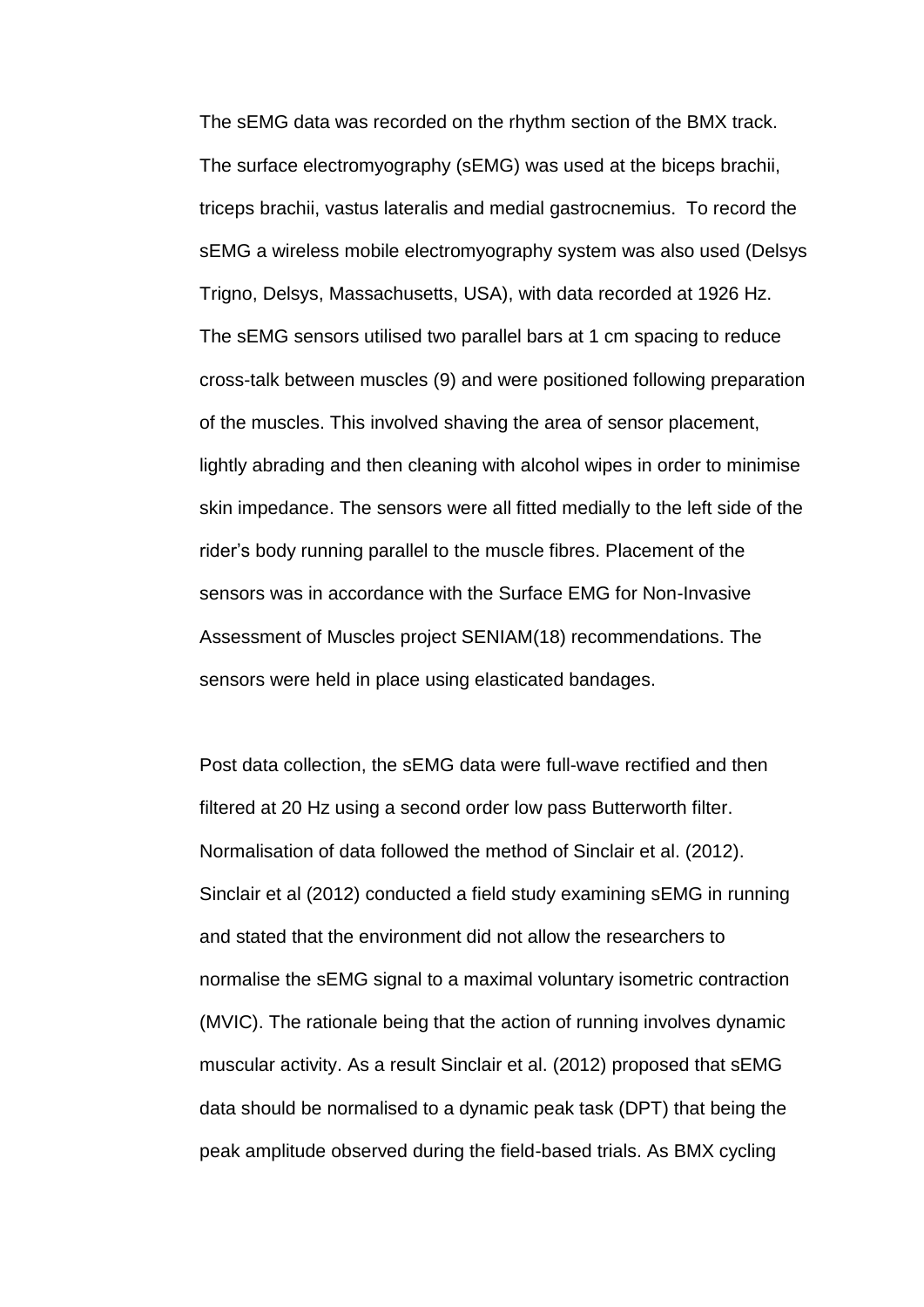also involves dynamic muscle activity this protocol was incorporated into this study. The peak amplitude recorded during the two trials was used as the (DPT) and all sEMG data are presented as a percentage of the DPT. Data were not captured from two of the riders due to unknown reasons. Therefore, sEMG data were analysed for the 8 complete data sets recorded, whilst all 10 riders lap times were used for analysis of differences between techniques.

#### Statistical Analyses

The independent variables in the analyses were pumping and nonpumping techniques. The dependant variables were lap time, upper body muscle activation and lower body muscle activation. Normality of data were first confirmed using a Shapiro-Wilk test. Differences in muscle activity were first determined between pumping and non-pumping techniques using paired sampled t-tests. To determine any statistical differences within muscle groups, and to establish whether muscle recruitment differed by technique, data were subjected to a within groups repeated measures analysis of variance (ANOVA). Where significant differences were observed, Bonferroni pairwise comparisons were used to determine where the differences occurred, and to control for type I errors. Effect sizes were determined using partial Eta<sup>2</sup> ( $\eta^2$ ). Partial eta squared were interpreted based on their magnitude, where a value between 0.0 - 0.1 indicates a small effect, 0.1 - 0.3 a medium effect, 0.3 - 0.5 a moderate effect and >0.5 is a large effect (19). Data are presented as mean ± standard deviation unless stated otherwise. All statistical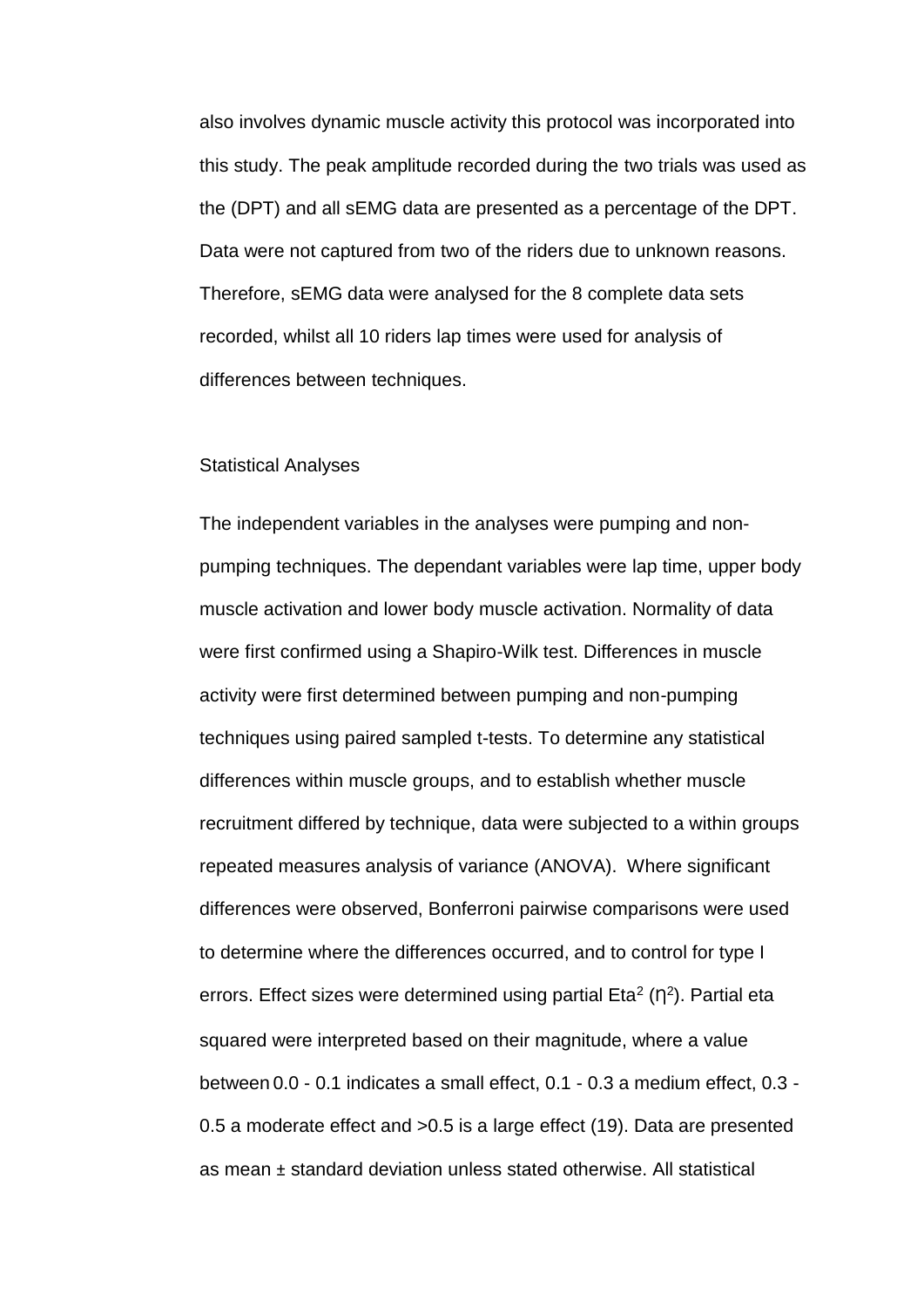analyses were conducted using SPSS 21.0 (SPSS Inc., Chicago, Illinois, USA)

# **Results**

The results showed a significant difference existed between the riders' lap times when performing the pumping technique when compared to nonpumping  $(F(1, 9) = 143.457; p = 0.001; \eta^2 0.941)$ . The mean percentage time difference between pumping and non-pumping was  $19.50 \pm 4.25$  %  $(34.7 \pm 1.49 \text{ s}, 43.3 \pm 3.1 \text{ s respectively}).$ 

////////////////////////////////Insert Figure 2 here/////////////////////////////////////////////////////////

A significant difference  $(F(1,9) = 2643.882; p = 0.001; \eta^2 0.997)$  was also found between the velocity in the pumping and non-pumping trials, with riders mean velocity in the pumping trail  $(42 \pm 1.8 \text{ km.h-1})$  being 21.81  $\pm$ 5.31 % greater than the non-pumping  $(33 \pm 2.9 \text{ km.h-1})$  trial.

The sEMG results revealed no significant differences when comparing muscle activity between pumping to non-pumping for each muscle group; Biceps Brachii t(7) = .319, *p* = .76, Triceps Brachii t(7) = .730, *p* = .49, Vastus Lateralis t(7) = .398, *p* = .702 and Gastrocnemius t(7) = -.492, *p* = .64. Furthermore, no significant differences were found between muscle groups when comparing muscle activation within the pumping technique  $(F(3,32) = .797; p = .51; \eta^2 = .08)$  and within the non-pumping technique  $(F(3,32) = .833; p = .49; \eta^2 = .08).$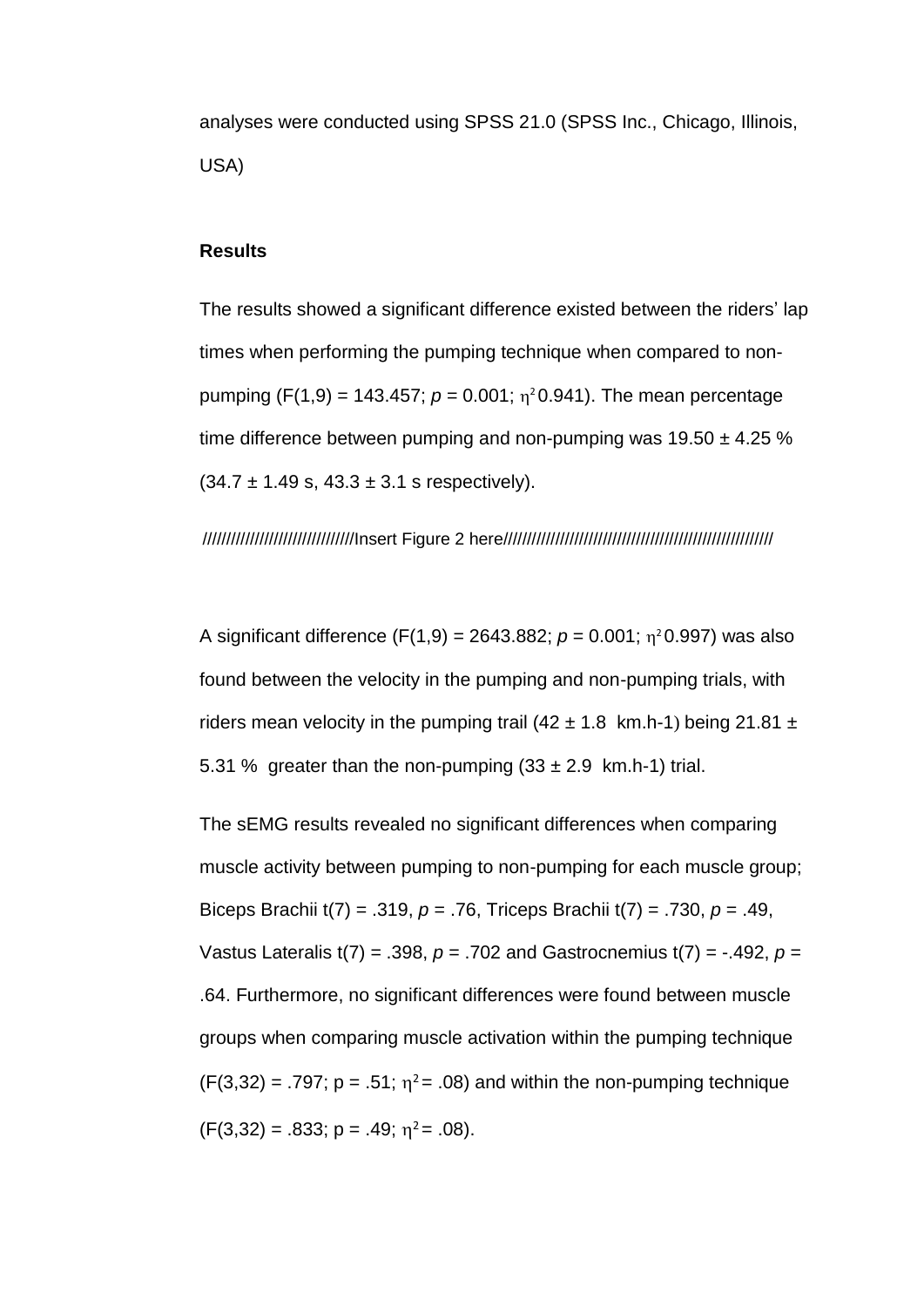**/////////////////////////////////////////////////////**Insert figure 3 here////////////////////////////////////////////

The difference in percentage of DPT when compared to the pumping and non-pumping trials was also not statistically significant t(31) = .306, *p* = .76. Despite the lack of statistically significant differences between muscle activity for pumping and non-pumping, the mean percentage differences were 9.12 % (Biceps Brachii), 11.85 % (Triceps Brachii), 10.98 % (Vastus Lateralis) and 11.42 % (Medial Gastrocnemius), respectively.

## **Discussion**

The purpose of this research study was to:

a) Ascertain if upper body activation had a significant impact on velocity production in BMX cycling

b) To quantify the level of contribution made by pumping if an impact was found.

The major finding from this study was that the upper body did have a significant impact on velocity production ( $p = 0.001$ ), with the mean velocity in the pumping trial being  $21.81 \pm 5.31$  % greater than the nonpumping trial. Based on this result, the technique of pumping can be considered to be an important contributing factor towards velocity production in BMX cycling. The mean results from the study found that the riders using the pumping technique (34.7  $\pm$  1.49 s) completed a lap 19.50  $\pm$  4.25 % faster than compared to the non-pumping (43.3  $\pm$  3.1 s) lap. Although the results from the current study show that the technique of pumping is a significant factor in BMX cycling, the degree to which this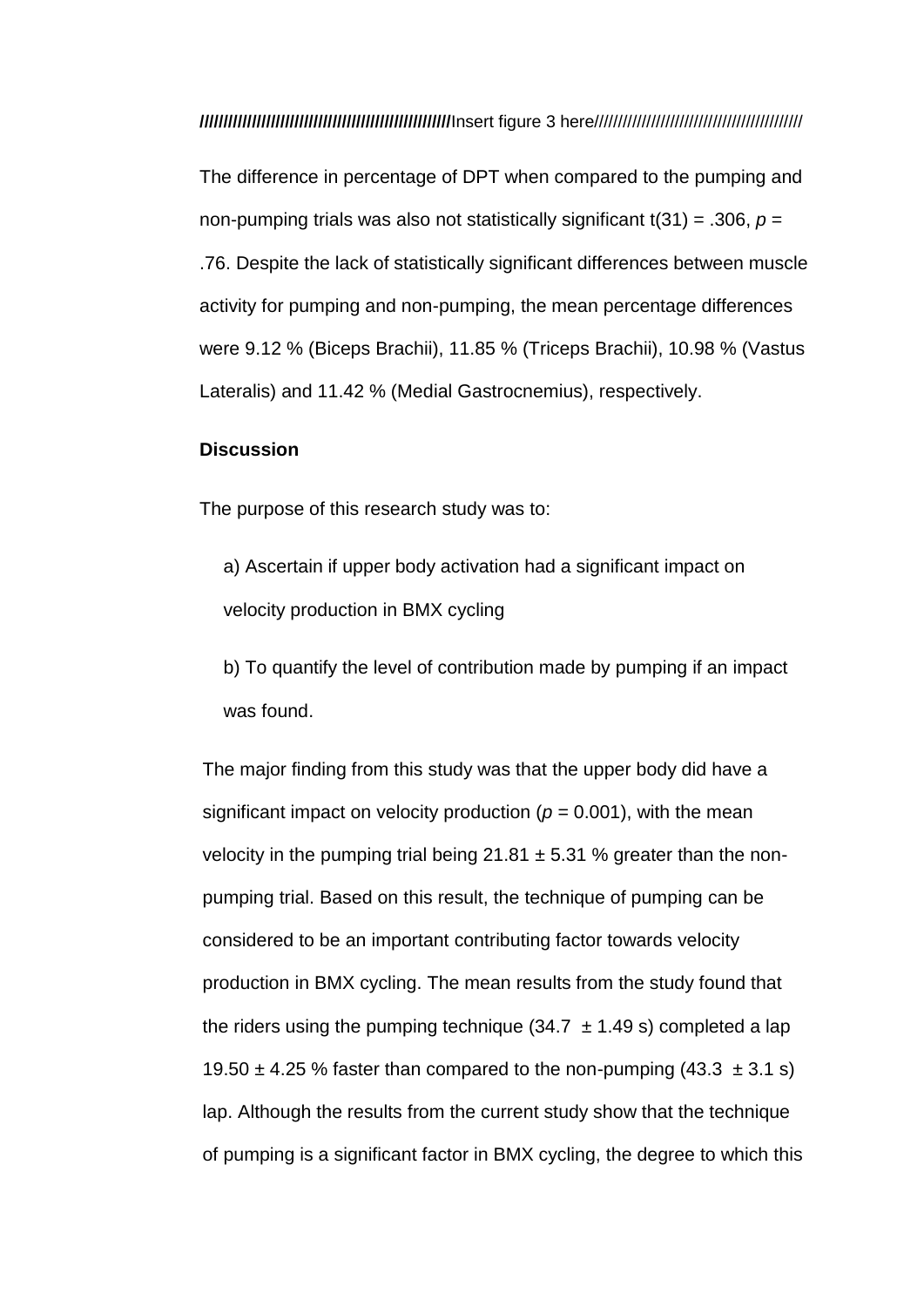has an impact could still be somewhat understated. For example, analysis of the video recordings revealed that the riders were performing both the pumping and non-pumping techniques in the respective trials. All the riders in the study were competent at pumping, however, several of the riders did find the implementation of the non-pumping technique challenging. This may be due to the technique of pumping being an autonomous motor function. If, as visually noted, the riders did not subconsciously commit to the non-pumping technique, the variation in the two trials may have been even greater. This supposition is supported by Cowell et al (2012a) who analysed the time spent performing a number of skills and movement patterns in 26 elite male riders at the 2010 BMX World Championships (Pietermaritzburg, South Africa). Cowell et al. (2012a) stated that 44 % of the duration of a race was spent pumping whilst the current study only found a variation of  $19.50 \pm 4.25$  % in lap times between the pumping and non-pumping trials.

sEMG was used in the study to confirm that the appropriate technique was performed in the appropriate trial. It was anticipated that the pumping trial would produce a relatively greater muscle activation, thus confirming the pumping technique was being implemented. The results from the sEMG data, however, revealed no significant differences in muscle activation between any of the muscle groups (see figure 3) during the pumping and non-pumping trials. This is despite confirmation that the technique was implemented appropriately through the video analysis of the trials. There are two possible explanations for the non-significant differences in muscle activation; 1) the shift from dynamic to isometric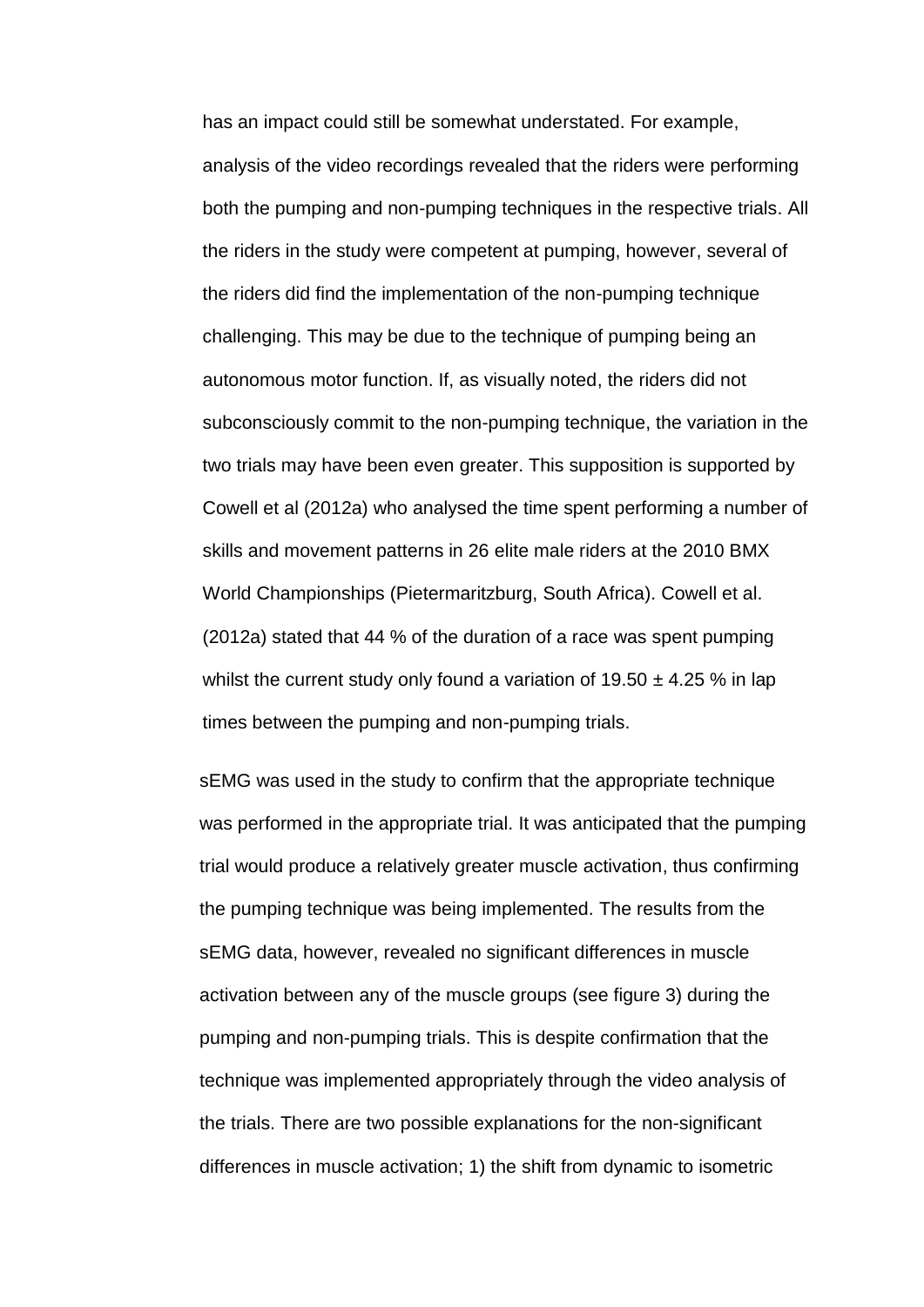muscle contraction and 2) the change in technique causing a greater impact on the rider during non-pumping trials.

The pumping technique is a dynamic movement that requires a rider to push down on the bike at the top of a hill, in order to gain extra velocity from the downward slope. According to Cowell et al. (2012b) the whole body is utilised when pumping, including the lower body, although riders have commented that the contribution of the upper body 'feels' greater. Force is generated in the lower body through a single hip and knee extension on the downward slope of a hill, whilst force is applied simultaneously to the bars of the bike by the upper body. As a result, this transfer of force from the rider to the bicycle results in the production of velocity. This movement pattern requires dynamic muscle contraction in both the upper and lower body. When the riders refrain from pumping, they isolate their upper and lower body maintaining a standing position on the pedals of the bike, with the rider's arms and legs extended and held in this position.

The second possible explanation for the non-significant sEMG data recorded, may be the influence of the change in technique and resultant impact on the rider. As previously explained, the fluid action of the pumping technique when riding the rhythm section limits impact on the rider. When riders refrain from performing the pumping technique the impact of the bicycle wheels on the ascent and decent of the hills in the rhythm section are transferred through the bicycle to the rider. As a result this could have been recorded by the sEMG as the muscles have to stabilise the body to remain upright on the bike.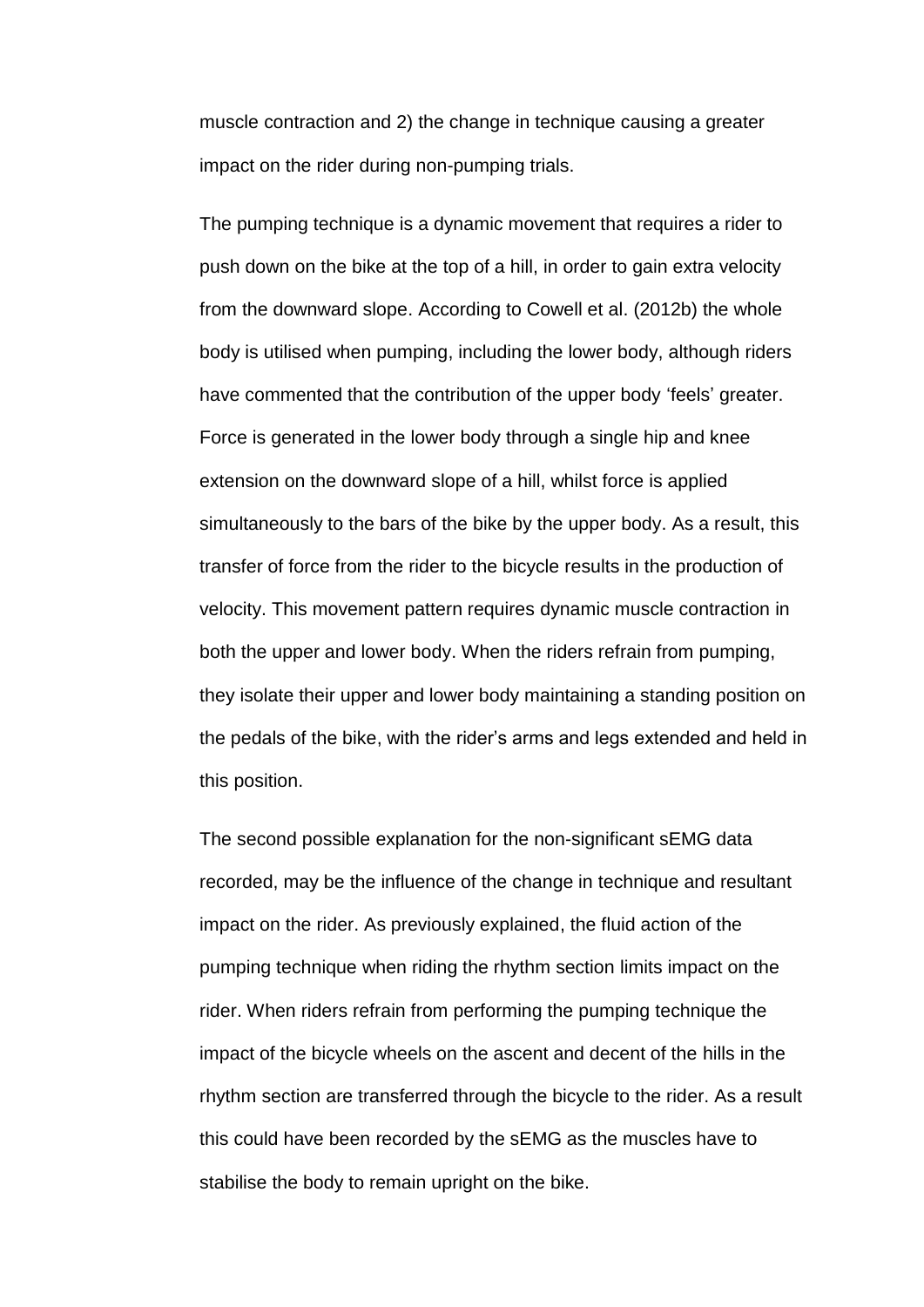The findings of the present study would appear to support this supposition, and it is proposed that these isometric contractions contributed to greater impact forces being transferred to the muscles, and may explain why the recorded sEMG data was comparable to the magnitudes observed during the more dynamic pumping technique. During pumping, although the muscles are actively engaged in trying to increase velocity, the greater flex in the elbow, hip and knee joints may have aided the attenuation of forces upon landing. As such, further analyses of the two techniques is warranted using 3D kinematic assessments, in order to quantify any biomechanical differences.

#### **Practical Application**

Coaches, riders and researchers are constantly looking for new and novel areas of training that can elicit and increase performance in athletes. BMX cycling is no exception, however, there is limited academic knowledge for the intervention of training in the sport. The implications of the current study include further advances into the sport, and offer a new insight into training priority. The findings from this study demonstrate that the technique of pumping contributes  $21.81 \pm 5.31$  % to the rider's velocity production. These findings should assist coaches, riders and researchers in the design of BMX training programmes. A multidisciplinary approach could be adapted to support technique and strength development. The implementation of an upper body strengthtraining program that develops the riders functional stability, could result in a more effective kinetic chain. Thus aiding the rider to perform the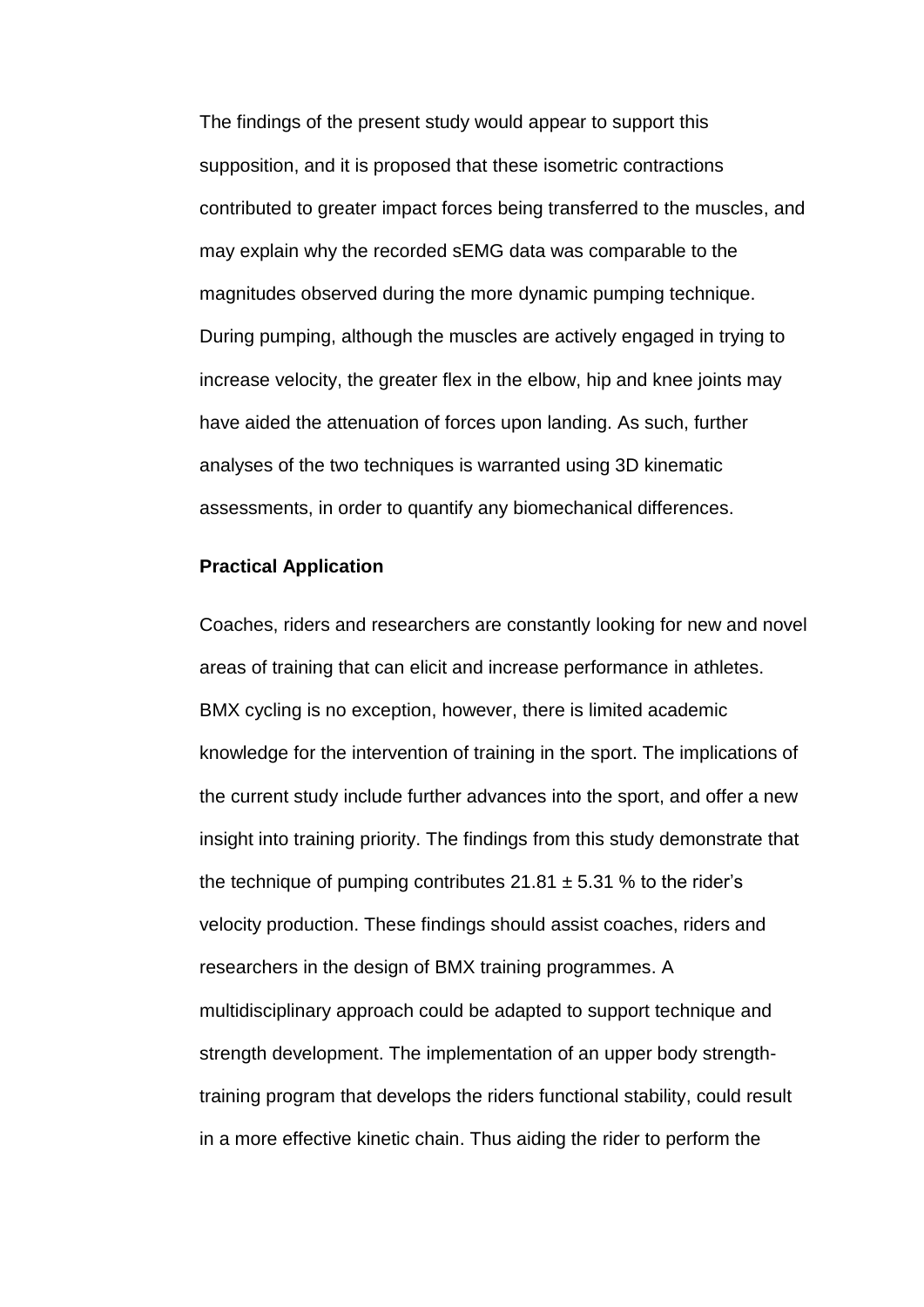technique of pumping more effectively. Whilst technique development needs to be addressed by the technical coach to enhance performance.

# **Acknowledgements**

We would like to acknowledge Elite Trax Inc. for allowing the authors to use the track diagram in this article. We would also like to express our gratitude to the Irish Cycling Coach Jeremy Hayes for his time and dedication to the research project. The authors can confirm that there are no conflicts of interest for this work.

# **Reference list**

- *1.* Bertucci, W, Taiar, R, and Grappe, F. Differences between sprint tests under laboratory and actual cycling conditions. *Journal of Sports Science and Medicine 45: 277-83, 2005.*
- *2.* Blake, OM, Champoux, Y, and Wakeling, JM. Muscle Coordination Patterns for Efficient Cycling. *Medicine and Science in Sports and Exercise 44: 5, 926-938, 2012.*
- 3. Cowell, JF, McGuigan, MR and Cronin, JB. Movement and skill analysis of Supercross BMX. *The Journal of Strength & Conditioning Research 226: 6, 1688-1694, 2012a.*
- *4.* Cowell, J, McGuigan, M and Cronin, JB. Strength Training Considerations for the Bicycle Motocross Athlete. *Strength & Conditioning Journal 34:1, 1-7, 2012b.*
- 5. Csikszentmihalyi's, M. Flow: The Psychology of Optimal Experience. New York: Harpur Row, 1990.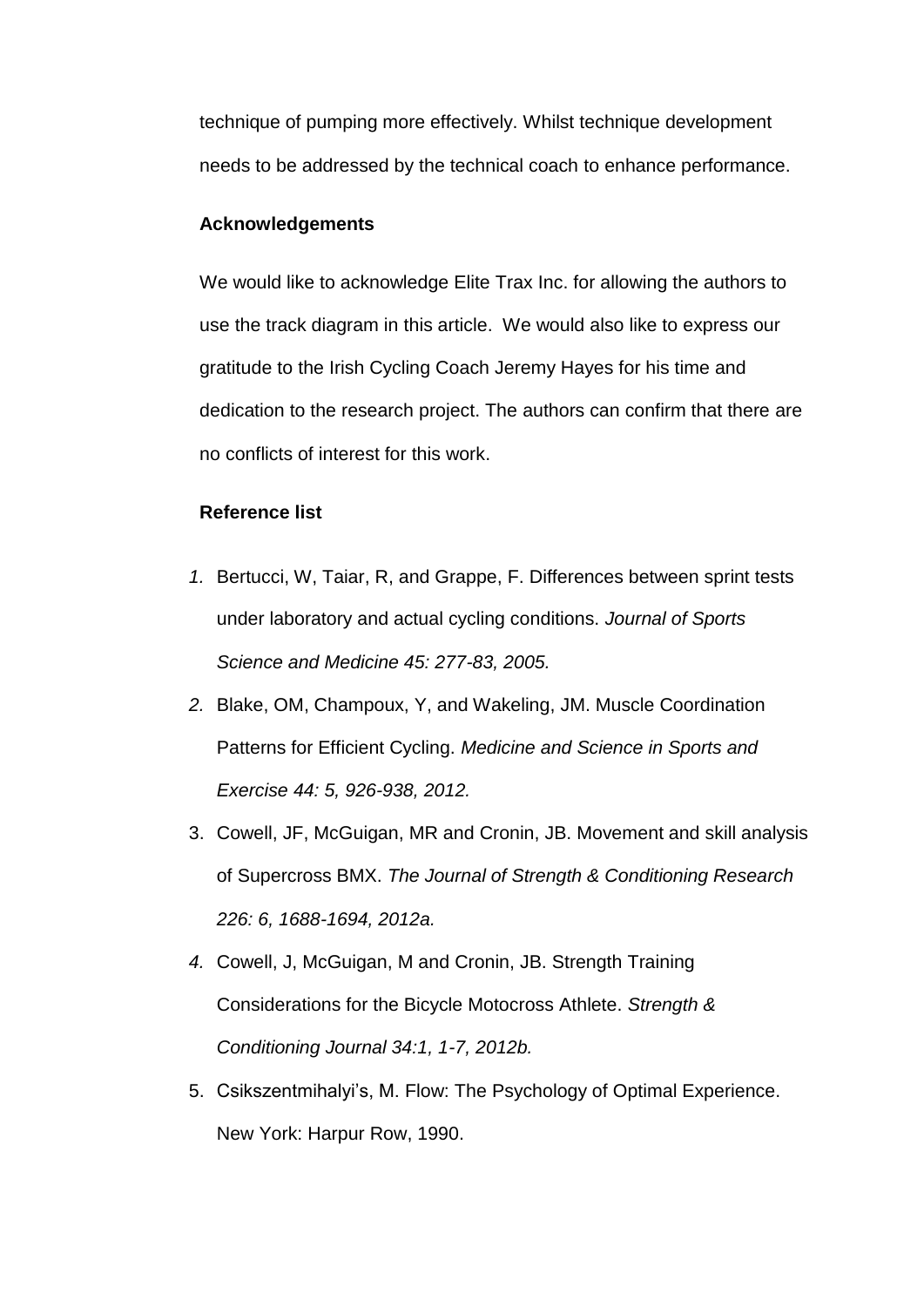- *6.* Debraux, P and Bertucci, W. Determining factors of the sprint performance in high-level BMX riders. *Computer Methods in Biomechanics and Biomedical Engineering 14:1, 2011a.*
- 7. Debraux, P and Bertucci, W. Muscular determinants of performance in BMX during exercises of maximal intensity. *Computer Methods in Biomechanics and Biomedical Engineering 14:1, 2011b.*
- *8.* Debraux, P, Manolova, AV, Soudain-Pineau, M, Hourde, C and Bertucci, W. Maximal torque and Power Pedalling Rate relationship for High Level BMX riders in field Testing. *Journal of Science and Cycling 2:1, 51-57, 2013.*
- *9.* De Luca, CJ, Kuznetsov, M, Gilmore, LD, and Roy, SH. Inter-electrode spacing of surface EMG sensors: reduction of crosstalk contamination during voluntary contractions. *Journal of biomechanics 45: 3, 555-561, 2012.*
- *10.*Egaña, M, Ryan, K, Warmington, SA, and Green, S. Effect of body tilt angle on fatigue and sEMG activities in lower limbs during cycling. *European Journal of Applied Physiology 108: 649–656, 2010.*
- *11.*Hurst, TH, Sinclair, J, Atkins, S, Rylands, LP and Metcalfe, J. Influence of wheel size on muscle activity and tri-axial accelerations during Cross-Country mountain biking. *Journal of Sport Sciences (ahead of print). 2016.*
- *12.*Jackson, S.A. Factors influencing the occurrence of flow state in elite athletes. *Journal of Applied Sports Psychology 7: 138-166, 1995.*
- *13.*Louis, J, Billaut, F, Bernad, T, Vettoretti, F, Hausswirth, C and Brisswalter, J. Physiological Demands of a Simulated BMX.